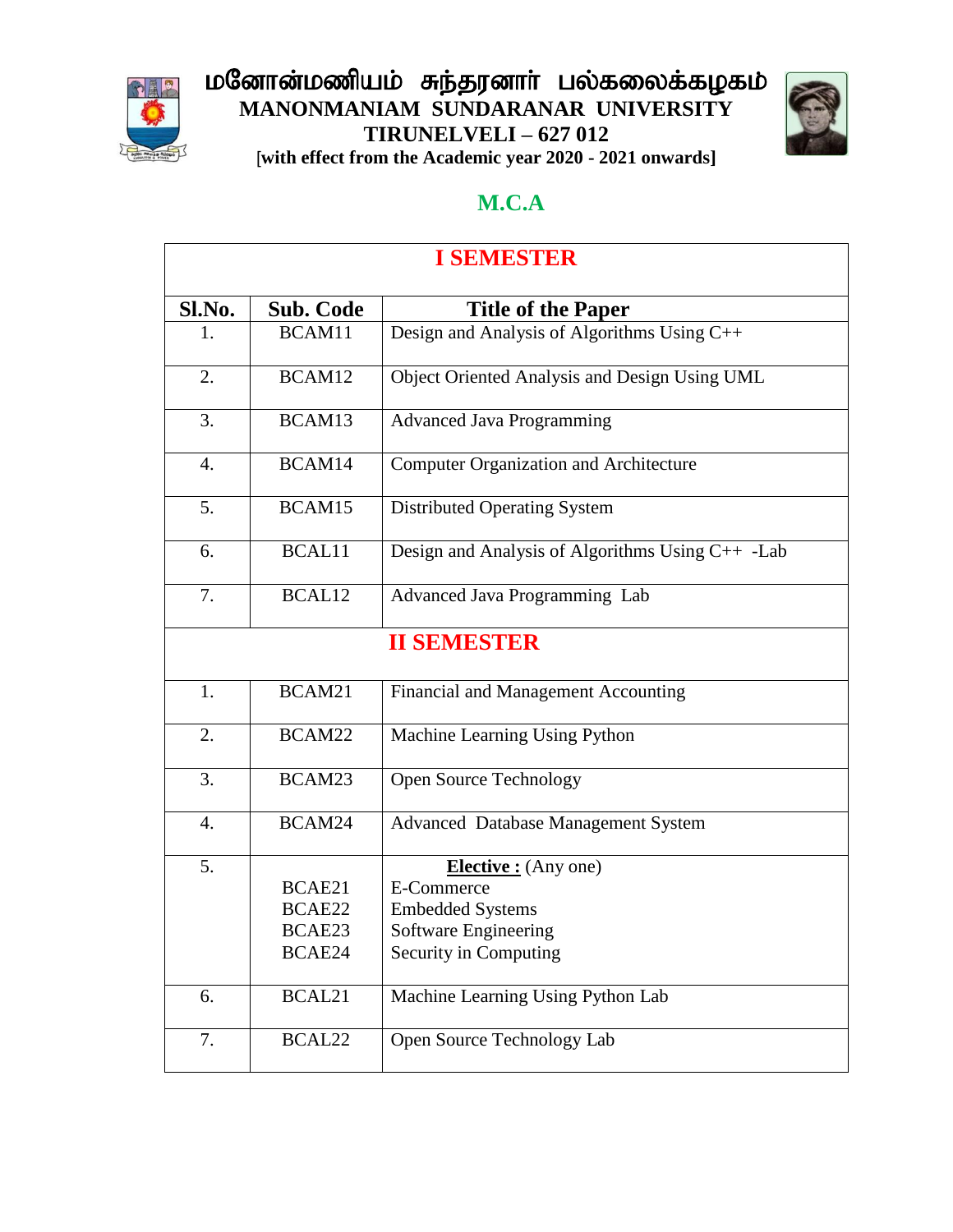





# **M.Sc. Environmental Science**

| <b>I SEMESTER</b> |                  |                                                                       |
|-------------------|------------------|-----------------------------------------------------------------------|
| Sl.No.            | <b>Sub. Code</b> | <b>Title of the Paper</b>                                             |
| 1.                | PEVM11           | Fundamentals of Ecology and Ecosystem                                 |
| 2.                | PEVM12           | Biodiversity Types, Concept and Conservation                          |
| 3.                | PEVM13           | <b>Environmental Biology</b>                                          |
| $\overline{4}$ .  | PEVM14           | <b>Statistical and Research Methods</b>                               |
| 5.                | PEVL11           | Practical-Ecology & Biodiversity                                      |
| 6.                | PEVL12           | Practical-Environmental Biology Lab                                   |
|                   |                  | <b>II SEMESTER</b>                                                    |
| 1.                | PEVM21           | <b>Environmental Microbiology</b>                                     |
| 2.                | PEVM22           | <b>Environmental Chemistry</b>                                        |
| 3.                | PEVM23           | Solid Waste and Management                                            |
| $\overline{4}$ .  | PEVM24           | <b>Environmental Toxicology</b>                                       |
| 5.                | PEVT21           | <b>Field Work</b>                                                     |
| 6.                | PEVL21           | Practical-Environmental Microbiology & Toxicology                     |
| 7.                | PEVL22           | Practical- Environmental Chemistry & Solid<br><b>Waste Management</b> |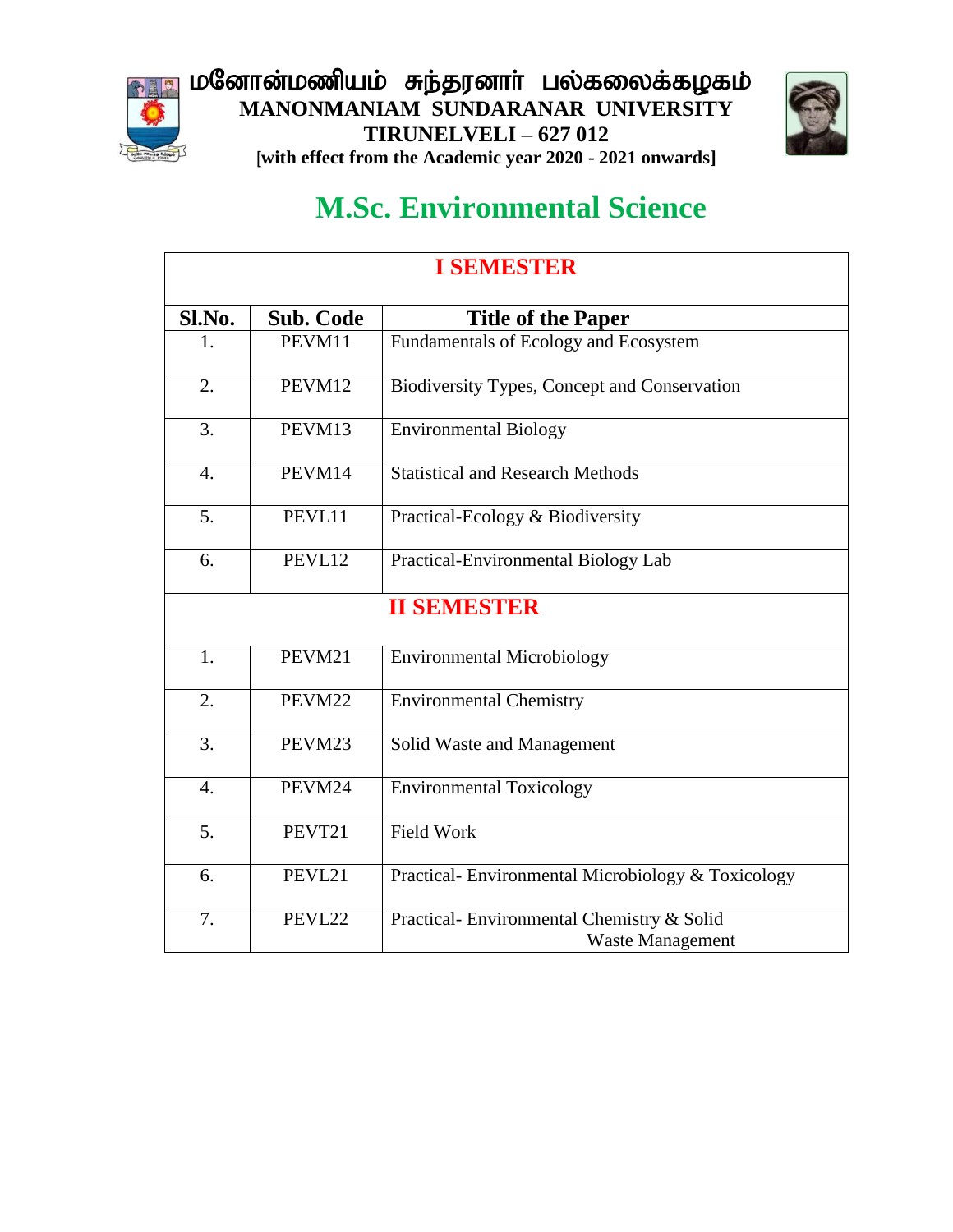

மனோன்மணியம் சுந்தரனாா் பல்கலைக்கழகம் **MANONMANIAM SUNDARANAR UNIVERSITY TIRUNELVELI – 627 012** [**with effect from the Academic year 2020 - 2021 onwards]**



### **M.A. Arabic**

| <b>I SEMESTER</b> |                    |                                       |  |
|-------------------|--------------------|---------------------------------------|--|
| Sl.No.            | <b>Sub. Code</b>   | <b>Title of the Paper</b>             |  |
| 1.                | PACM11             | <b>Advanced Grammar I</b>             |  |
| $\overline{2}$ .  | PACM12             | <b>Classical Prose I</b>              |  |
| 3.                | PACM13             | <b>Islamic Philosophy</b>             |  |
| $\overline{4}$ .  | PACM14             | History of Arabic Literature          |  |
| 5.                | PACE11             | <b>Translation Skills in Arabic</b>   |  |
| 6.                | PACE12             | <b>Commercial Arabic</b>              |  |
|                   | <b>II SEMESTER</b> |                                       |  |
| 1.                | PACM21             | <b>Advanced Grammar II</b>            |  |
| 2.                | PACM22             | <b>Classical Prose II</b>             |  |
| 3.                | PACM23             | <b>Classical Poetry</b>               |  |
| $\overline{4}$ .  | PACM24             | Modern Arabic Literature              |  |
| 5.                | PACE21             | <b>Communication Skills in Arabic</b> |  |
| 6.                | PACE22             | <b>Functional Arabic</b>              |  |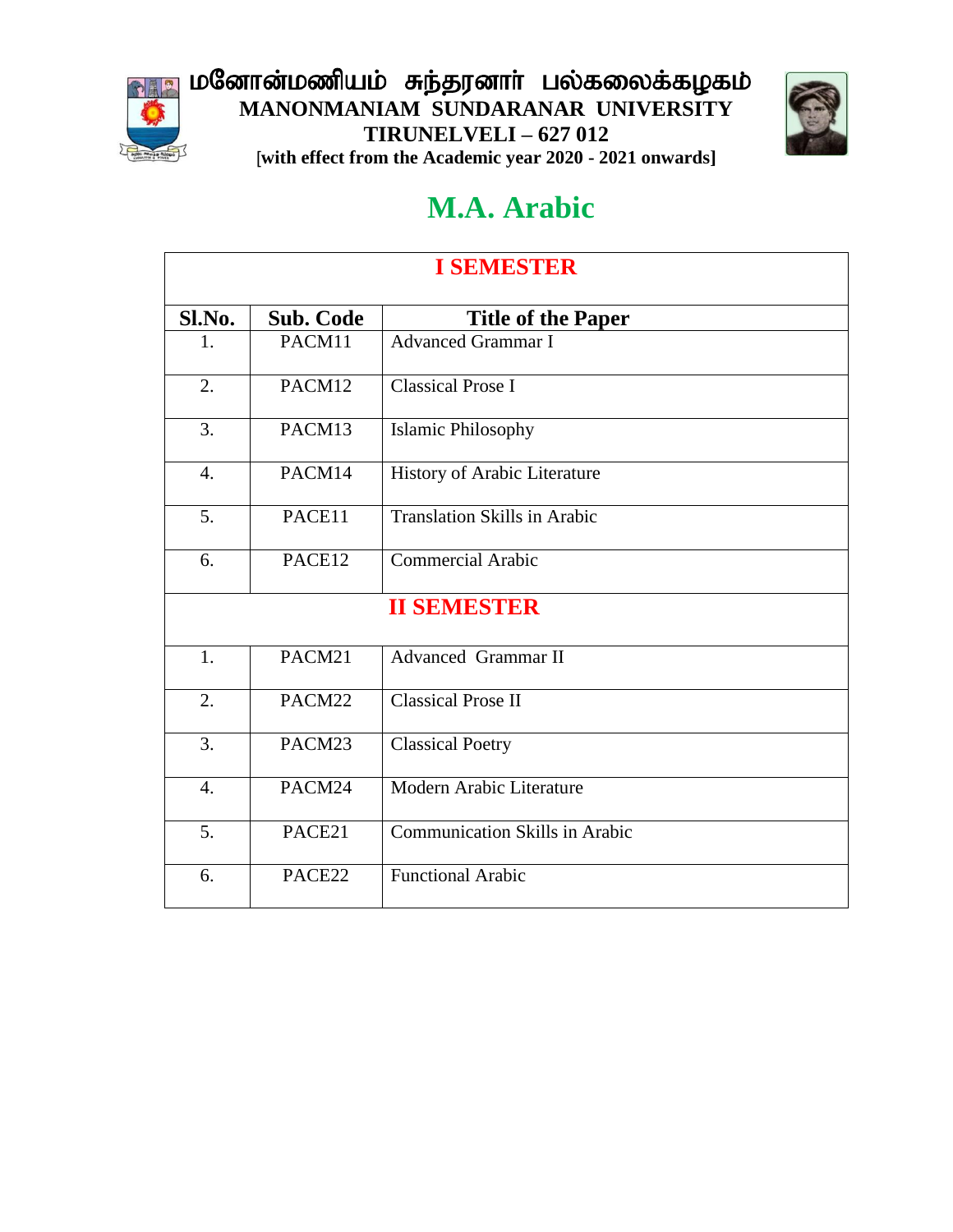





# **M.A. Public Administration**

| <b>I SEMESTER</b>  |                  |                                                       |  |
|--------------------|------------------|-------------------------------------------------------|--|
| Sl.No.             | <b>Sub. Code</b> | <b>Title of the Paper</b>                             |  |
| 1.                 | PPAM11           | Principles and Concepts of Public Administration      |  |
| 2.                 | PPAM12           | <b>Administrative Thought</b>                         |  |
| 3.                 | PPAM13           | Personnel Administration in India                     |  |
| $\overline{4}$ .   | PPAM14           | <b>Indian Administration</b>                          |  |
| 5.                 | PPAE11           | Constitution of India                                 |  |
| 6.                 | PPAE12           | Public Administration for competitive Examinations    |  |
| <b>II SEMBSTER</b> |                  |                                                       |  |
| 1.                 | PPAM21           | Development Administration in India                   |  |
| 2.                 | PPAM22           | <b>Comparative Public Administration</b>              |  |
| 3.                 | PPAM23           | Financial Administration in India                     |  |
| $\overline{4}$ .   | PPAM24           | Federal Administration in India                       |  |
| $\overline{5}$ .   | PPAE21           | <b>Political Science for Competitive Examinations</b> |  |
| 6.                 | PPAE22           | <b>Issues in Indian Administration</b>                |  |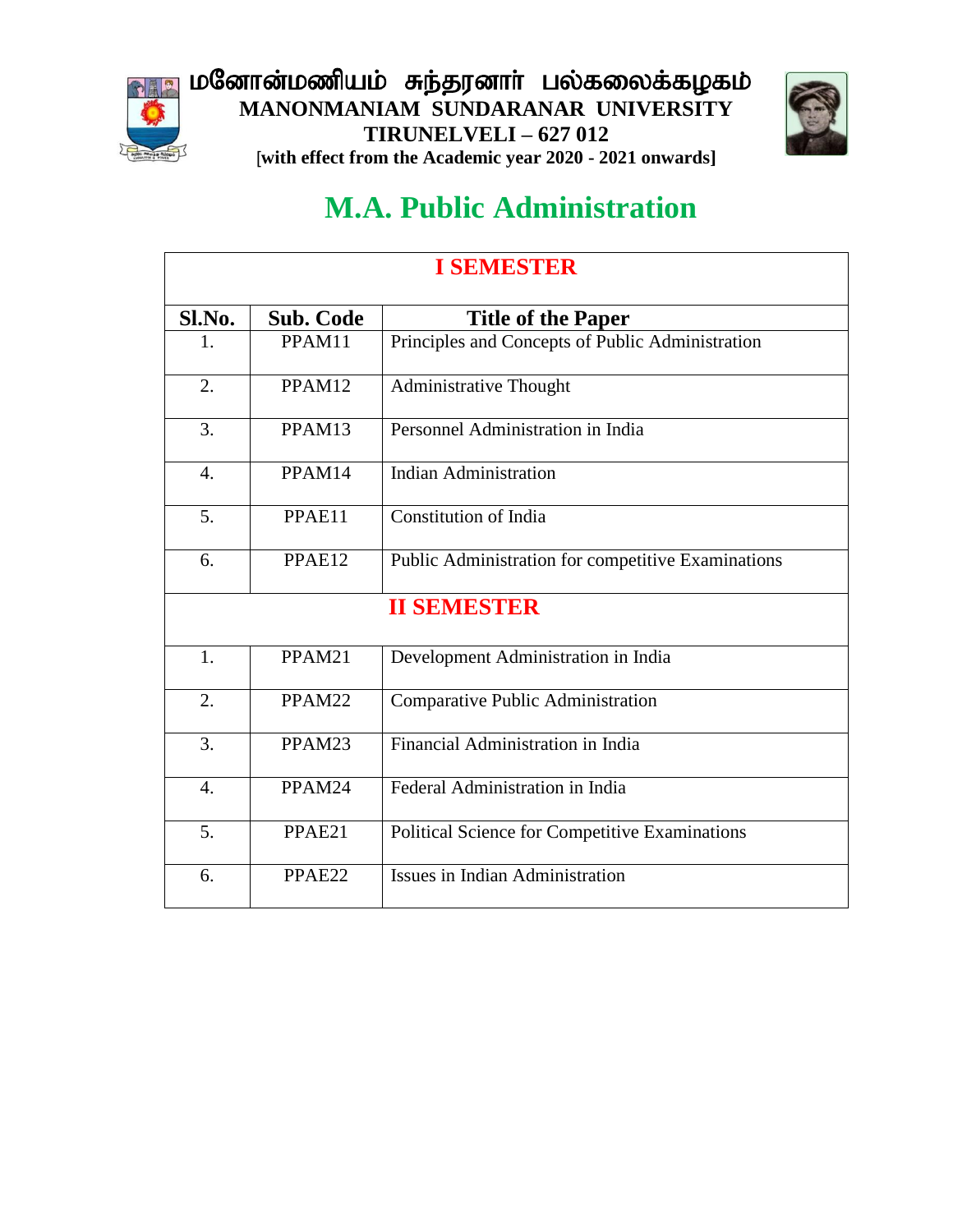





# **M.Sc. Nutrition & Dietetics**

| <b>I SEMESTER</b> |                    |                                            |  |
|-------------------|--------------------|--------------------------------------------|--|
| Sl.No.            | <b>Sub. Code</b>   | <b>Title of the Paper</b>                  |  |
| 1.                | PNUM11             | <b>Fundamentals of Food Science</b>        |  |
| $\overline{2}$ .  | PNUM12             | Nutritional Biochemistry                   |  |
| 3.                | PNUM13             | Human Physiology                           |  |
| $\overline{4}$ .  | PNUM14             | <b>Biochemical Techniques</b>              |  |
| 5.                | PNUE11             | <b>Research Methodology and Statistics</b> |  |
| 6.                | PNUL11             | Practical-Biochemical Techniques           |  |
|                   | <b>II SEMESTER</b> |                                            |  |
| 1.                | PNUM21             | <b>Advanced Nutrition - I</b>              |  |
| 2.                | PNUM22             | <b>Community Nutrition</b>                 |  |
| 3.                | PNUM23             | <b>Clinical and Therapeutic Nutrition</b>  |  |
| $\overline{4}$ .  | PNUM24             | Food Microbiology and Safety               |  |
| 5.                | PNUE21             | <b>Functional Foods and Nutraceuticals</b> |  |
| 6.                | PNUL21             | Practical-Food Analysis                    |  |
| 7.                | PNUT21             | Internship                                 |  |